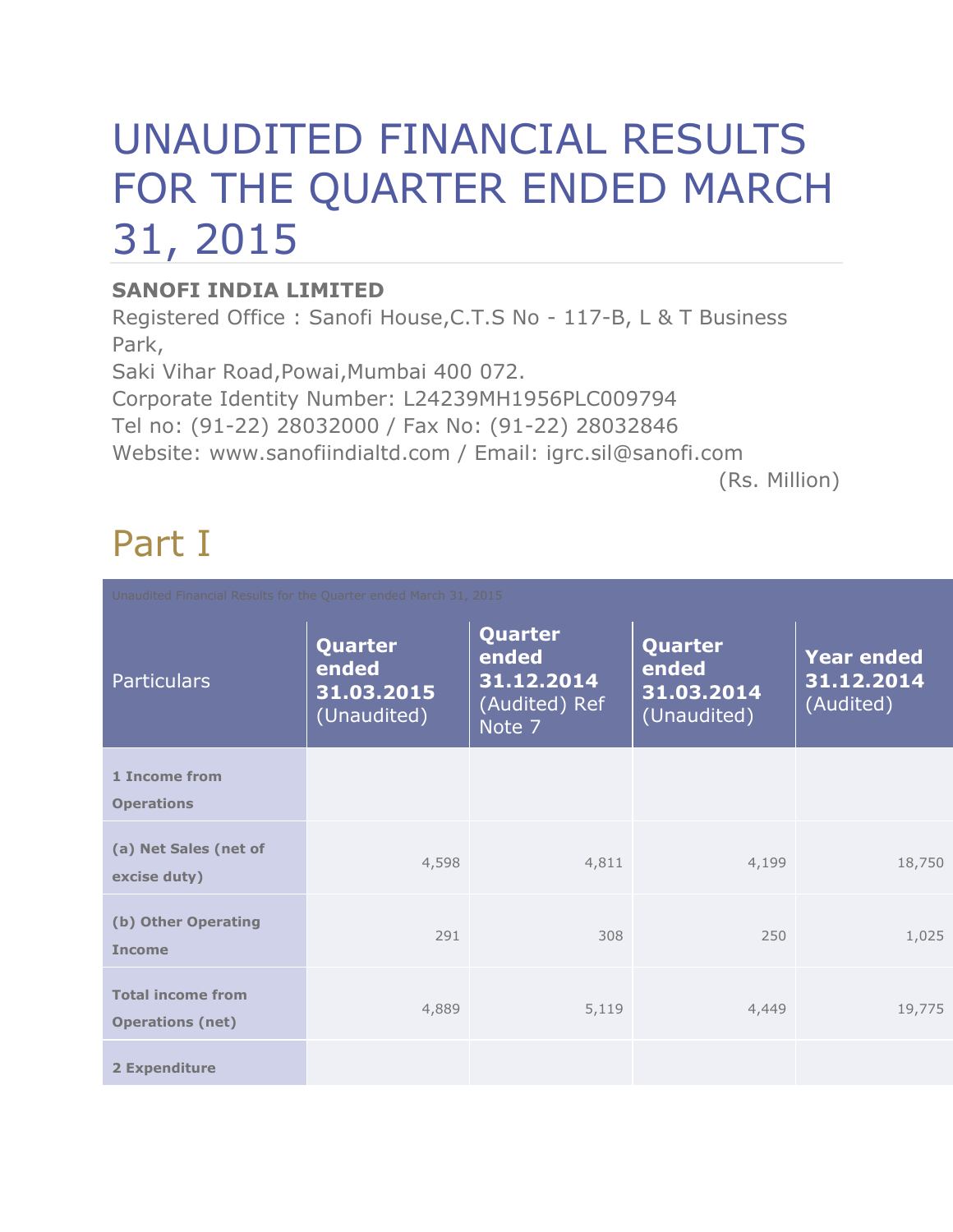| Unaudited Financial Results for the Quarter ended March 31, 2015                                        |                                               |                                                           |                                               |                                              |  |  |  |
|---------------------------------------------------------------------------------------------------------|-----------------------------------------------|-----------------------------------------------------------|-----------------------------------------------|----------------------------------------------|--|--|--|
| <b>Particulars</b>                                                                                      | Quarter<br>ended<br>31.03.2015<br>(Unaudited) | Quarter<br>ended<br>31.12.2014<br>(Audited) Ref<br>Note 7 | Quarter<br>ended<br>31.03.2014<br>(Unaudited) | <b>Year ended</b><br>31.12.2014<br>(Audited) |  |  |  |
| (a) Cost of Materials<br><b>Consumed</b>                                                                | 1,416                                         | 1,354                                                     | 1,867                                         | 6,372                                        |  |  |  |
| (b) Purchase of stock in<br>trade                                                                       | 1,252                                         | 2,151                                                     | 488                                           | 4,879                                        |  |  |  |
| (c) Changes in<br>inventories of finished<br>goods, work in progress<br>and stock in trade              | (269)                                         | (884)                                                     | (223)                                         | (1, 510)                                     |  |  |  |
| (d) Employee benefits<br>expense                                                                        | 787                                           | 835                                                       | 625                                           | 2,882                                        |  |  |  |
| (e) Depreciation and<br>amortisation expense                                                            | 259                                           | 246                                                       | 240                                           | 966                                          |  |  |  |
| (f) Other expenses                                                                                      | 874                                           | 1,102                                                     | 882                                           | 3,763                                        |  |  |  |
| <b>Total Expenses</b>                                                                                   | 4,319                                         | 4,804                                                     | 3,879                                         | 17,352                                       |  |  |  |
| <b>3 Profit from Operations</b><br>before other income,<br>finance costs and<br>exceptional items (1-2) | 570                                           | 315                                                       | 570                                           | 2,423                                        |  |  |  |
| <b>4 Other Income</b>                                                                                   | 194                                           | 152                                                       | 215                                           | 643                                          |  |  |  |
| <b>5 Profit from Operations</b><br>before finance costs and<br>exceptional items (3+4)                  | 764                                           | 467                                                       | 785                                           | 3,066                                        |  |  |  |
| <b>6 Finance costs</b>                                                                                  | $\mathbf{1}$                                  | $\mathbf{1}$                                              | $\overline{2}$                                | 5                                            |  |  |  |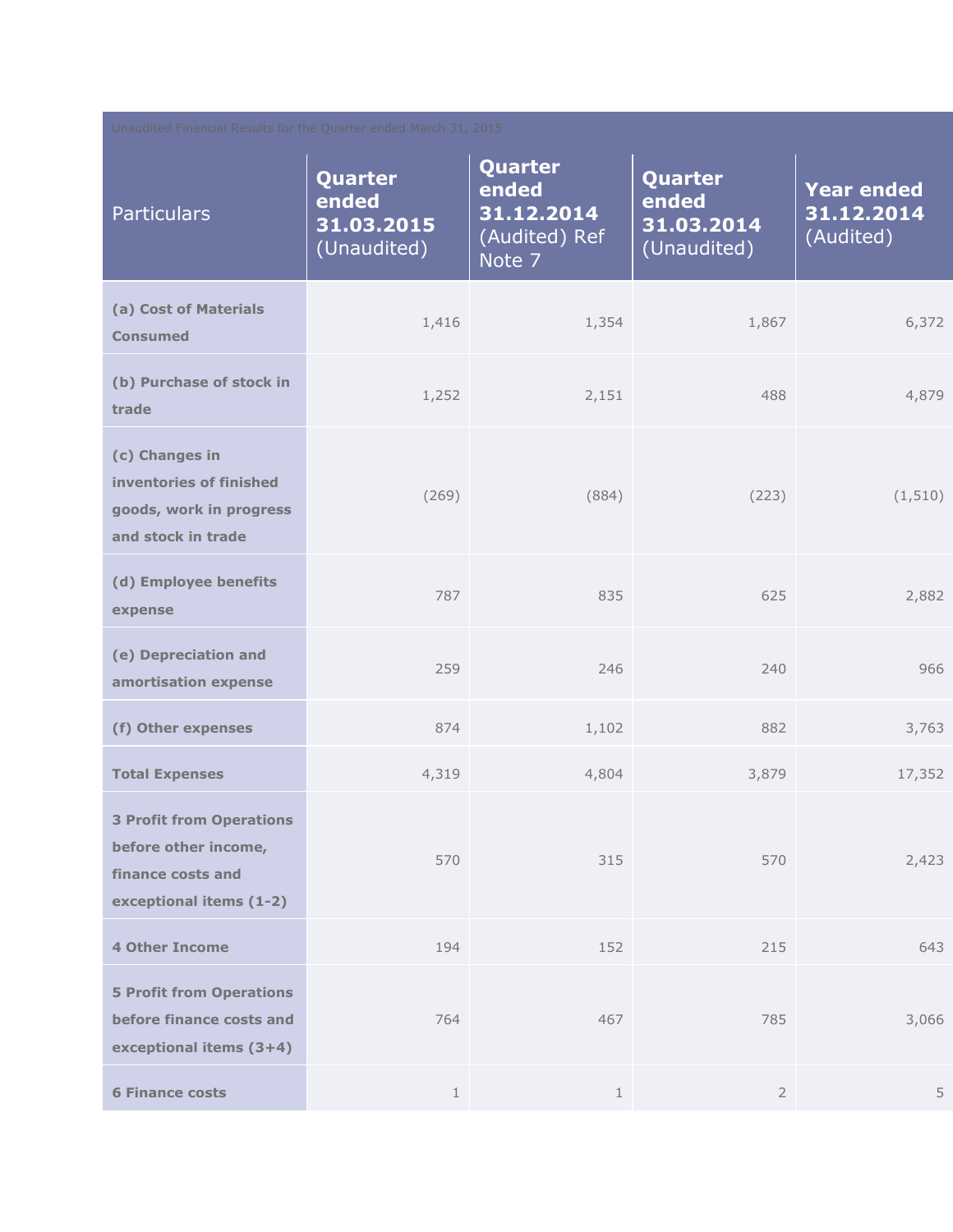| Unaudited Financial Results for the Quarter ended March 31, 2015                                                                           |                                               |                                                           |                                               |                                              |  |  |  |
|--------------------------------------------------------------------------------------------------------------------------------------------|-----------------------------------------------|-----------------------------------------------------------|-----------------------------------------------|----------------------------------------------|--|--|--|
| <b>Particulars</b>                                                                                                                         | Quarter<br>ended<br>31.03.2015<br>(Unaudited) | Quarter<br>ended<br>31.12.2014<br>(Audited) Ref<br>Note 7 | Quarter<br>ended<br>31.03.2014<br>(Unaudited) | <b>Year ended</b><br>31.12.2014<br>(Audited) |  |  |  |
| 7 Profit before tax and<br><b>Exceptional items (5-6)</b>                                                                                  | 763                                           | 466                                                       | 783                                           | 3,061                                        |  |  |  |
| <b>8 Tax expense</b>                                                                                                                       | 279                                           | 207                                                       | 266                                           | 1,090                                        |  |  |  |
| <b>9 Net Profit for the</b><br>period before<br><b>Exceptional items (7-8)</b>                                                             | 484                                           | 259                                                       | 517                                           | 1,971                                        |  |  |  |
| 10 Exceptional item (net<br>of tax)                                                                                                        | 161                                           | 666                                                       | $\hspace{1.0cm} - \hspace{1.0cm}$             | 666                                          |  |  |  |
| 11 Net Profit for the<br>period after Exceptional<br>items $(9+10)$                                                                        | 645                                           | 925                                                       | 517                                           | 2,637                                        |  |  |  |
| 12 Paid-up equity share<br>capital<br>(Face Value of Rs. 10<br>per Share)                                                                  | 230                                           | 230                                                       | 230                                           | 230                                          |  |  |  |
| <b>13 Reserves excluding</b><br><b>Revaluation Reserves</b><br>as per balance sheet of<br>previous accounting<br>year                      |                                               |                                                           |                                               | 14,559                                       |  |  |  |
| <b>14 Earnings Per Share</b><br>(EPS) before<br><b>Exceptional items (Rs.)</b><br><b>(Basic and diluted EPS</b><br>for the period, for the | 21.04                                         | 11.19                                                     | 22.48                                         | 85.56                                        |  |  |  |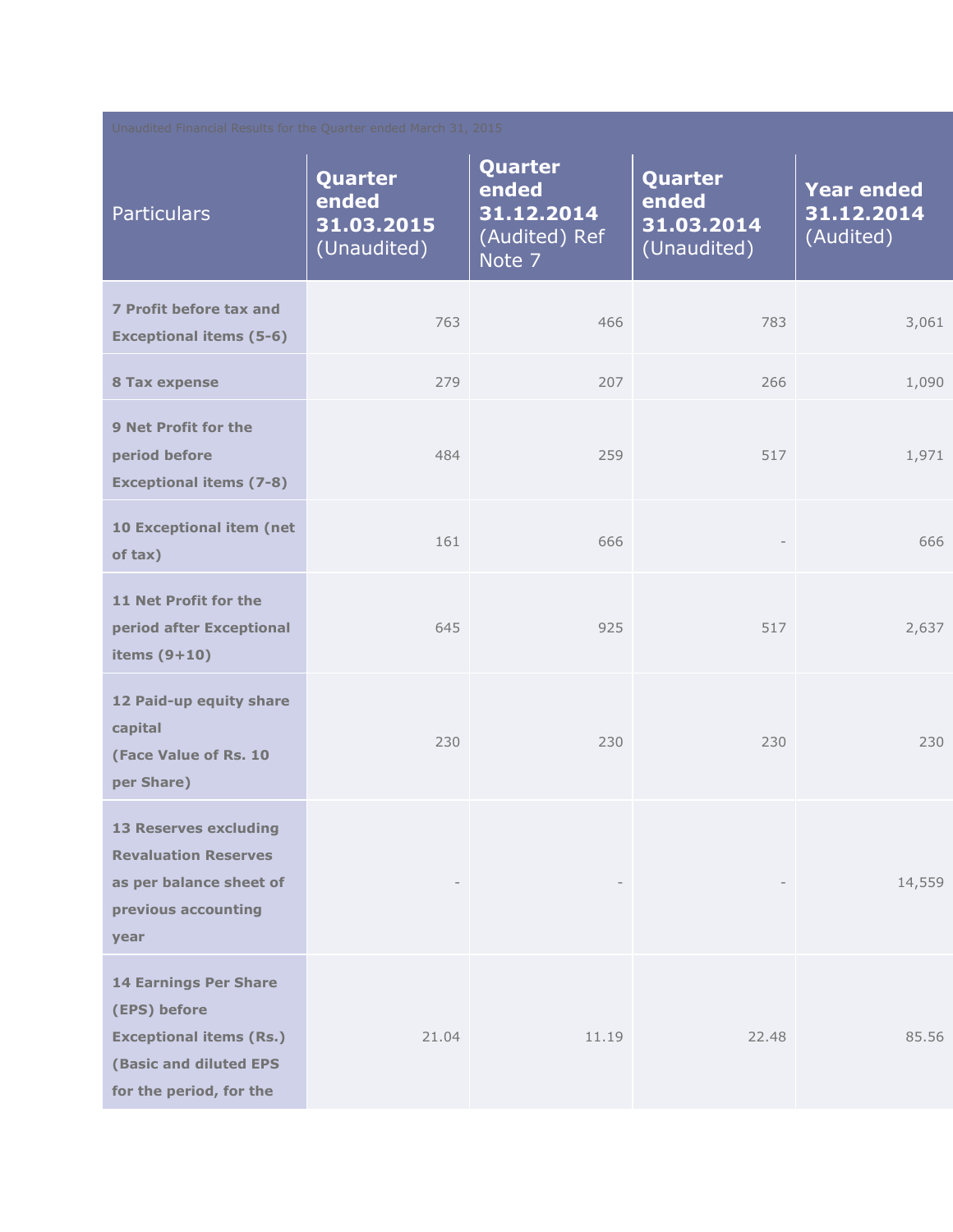| Unaudited Financial Results for the Quarter ended March 31, 2015                                                                                                          |                                               |                                                           |                                               |                                              |  |  |  |
|---------------------------------------------------------------------------------------------------------------------------------------------------------------------------|-----------------------------------------------|-----------------------------------------------------------|-----------------------------------------------|----------------------------------------------|--|--|--|
| <b>Particulars</b>                                                                                                                                                        | Quarter<br>ended<br>31.03.2015<br>(Unaudited) | Quarter<br>ended<br>31.12.2014<br>(Audited) Ref<br>Note 7 | Quarter<br>ended<br>31.03.2014<br>(Unaudited) | <b>Year ended</b><br>31.12.2014<br>(Audited) |  |  |  |
| year to date and for the<br>previous year)                                                                                                                                |                                               |                                                           |                                               |                                              |  |  |  |
| <b>15 Earnings Per Share</b><br>(EPS) after Exceptional<br>items (Rs.)<br>(Basic and diluted EPS<br>for the period, for the<br>year to date and for the<br>previous year) | 28.04                                         | 40.09                                                     | 22.48                                         | 114.46                                       |  |  |  |

## Part II

| Part II Particulars of Shareholding                                                     |           |            |            |            |  |
|-----------------------------------------------------------------------------------------|-----------|------------|------------|------------|--|
| <b>Particulars</b>                                                                      |           |            |            |            |  |
| A. PARTICULARS OF SHAREHOLDING                                                          |           |            |            |            |  |
| <b>1 Public Shareholding</b>                                                            |           |            |            |            |  |
| - Number of Shares                                                                      | 9,121,035 | 9,121,035  | 9,121,035  | 9,121,035  |  |
| - Percentage of Shareholding                                                            | 39.60%    | 39.60%     | 39.60%     | 39.60%     |  |
| 2 Promoters and Promoter group Shareholding                                             |           |            |            |            |  |
| a) Pledged/Encumbered                                                                   |           |            |            |            |  |
| - Number of shares                                                                      | NIL.      | <b>NIL</b> | <b>NIL</b> | <b>NIL</b> |  |
| - Percentage of shares (as a % of total shareholding of<br>promoter and promoter group) | NIL.      | <b>NTI</b> | NTI.       | <b>NIL</b> |  |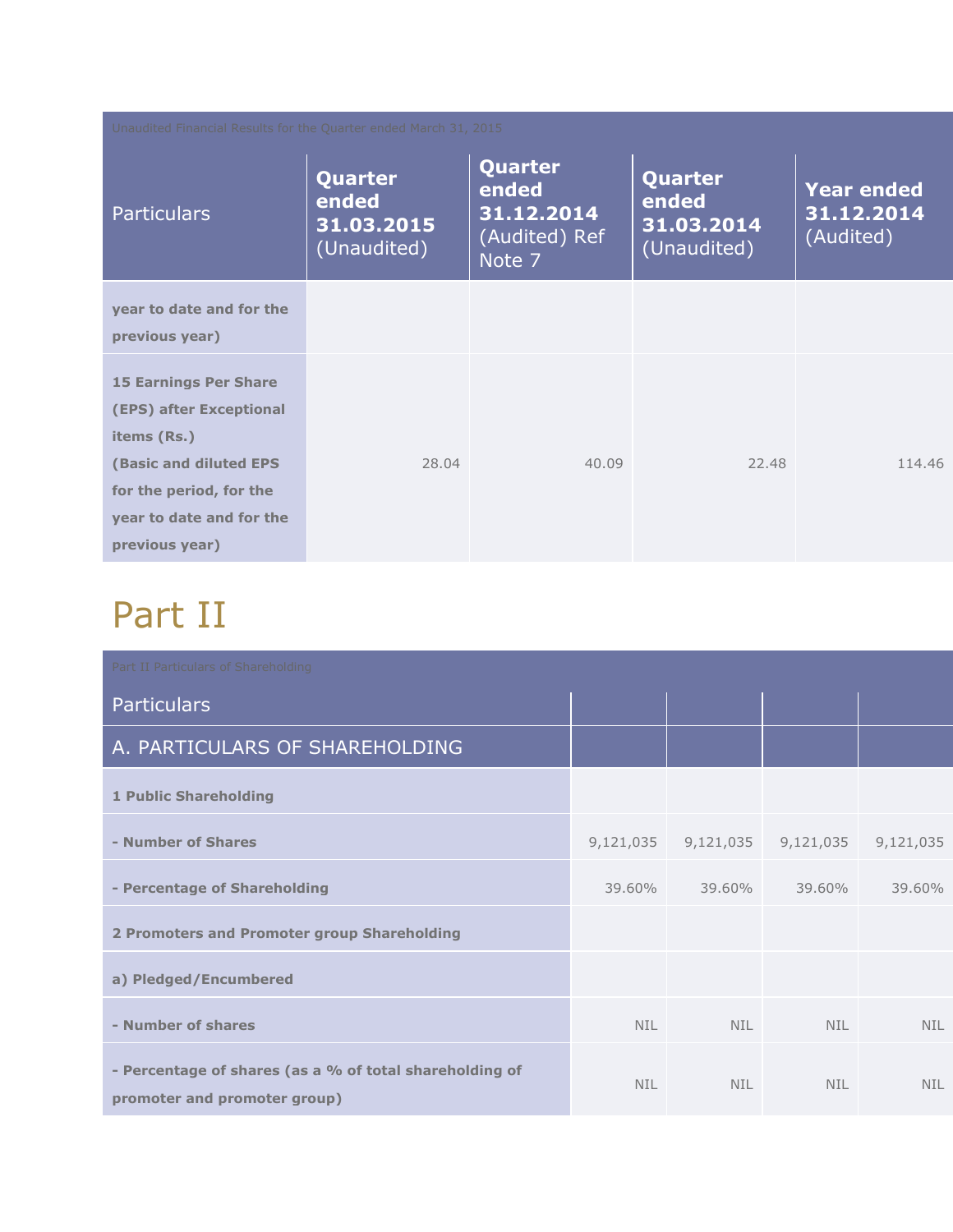| Part II Particulars of Shareholding                                                     |  |                              |            |            |            |  |
|-----------------------------------------------------------------------------------------|--|------------------------------|------------|------------|------------|--|
| <b>Particulars</b>                                                                      |  |                              |            |            |            |  |
| A. PARTICULARS OF SHAREHOLDING                                                          |  |                              |            |            |            |  |
| - Percentage of shares (as a % of total share capital of the<br>company)                |  | NIL.                         | <b>NIL</b> | <b>NIL</b> | <b>NIL</b> |  |
| b) Non-encumbered                                                                       |  |                              |            |            |            |  |
| - Number of shares                                                                      |  |                              |            |            | 13,909,587 |  |
| - Percentage of shares (as a % of total<br>shareholding of promoter and promoter group) |  | 100.00%                      | 100,00%    | 100,00%    | 100.00%    |  |
| - Percentage of shares (as a % of total share capital of the<br>company)                |  | 60.40%                       | $60.40\%$  | $60.40\%$  | 60.40%     |  |
| Part II Investor Complaints                                                             |  |                              |            |            |            |  |
| <b>Particulars</b>                                                                      |  | 3 Months ended March 31,2015 |            |            |            |  |
| <b>B. INVESTOR COMPLAINTS</b>                                                           |  |                              |            |            |            |  |
| Pending at the beginning of the quarter                                                 |  | <b>NIL</b>                   |            |            |            |  |
| <b>Received during the quarter</b>                                                      |  | 11                           |            |            |            |  |
| Disposed of during the quarter                                                          |  | 11                           |            |            |            |  |
| Remaining unresolved at the end of the quarter                                          |  | <b>NIL</b>                   |            |            |            |  |

#### **Notes:**

- 1. The above Results were approved by the Board of Directors of the Company at its Meeting held on April 29, 2015.
- 2. In accordance with Clause 41 of the Listing Agreement with the Stock Exchanges, the Company's Statutory Auditors have conducted a 'Limited Review' of the Financial Results for the quarter ended March 31, 2015.
- 3. The Board of Directors had, at its Meeting held on February 20, 2015, recommended a Final dividend of Rs. 24 per Equity Share and a Special One-time dividend of Rs.11 per Equity Share of Rs.10 for the year